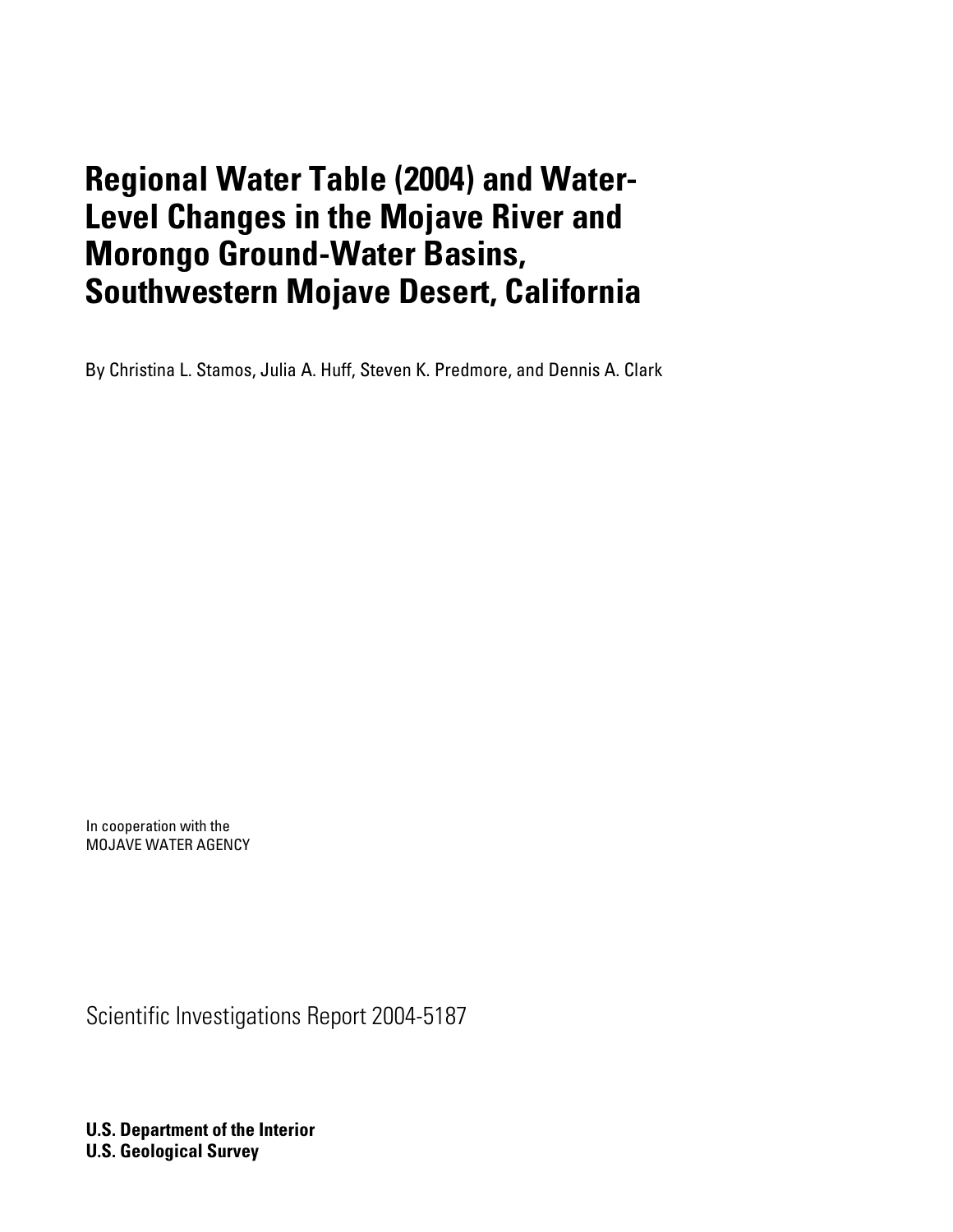### **U.S. Department of the Interior**

Gale A. Norton, Secretary

### **U.S. Geological Survey**

Charles G. Groat, Director

### U.S. Geological Survey, Reston, Virginia: 2004

For sale by U.S. Geological Survey, Information Services Box 25286, Denver Federal Center Denver, CO 80225-0286

For more information about the USGS and its products: Telephone: 1-888-ASK-USGS World Wide Web: http://www.usgs.gov/

Any use of trade, product, or firm names in this publication is for descriptive purposes only and does not imply endorsement by the U.S. Government.

Although this report is in the public domain, permission must be secured from the individual copyright owners to reproduce any copyrighted materials contained within this report.

*Suggested citation:*

*Stamos, C.L., Huff, J.A., Predmore, S.K., and Clark, D.A., 2004, Regional Water Table (2004) and Water-Level Changes in the Mojave River and Morongo Ground-Water Basins, Southwestern Mojave Desert, California: U.S. Geological Survey Scientific Investigations Report 2004–5187, 7 p.*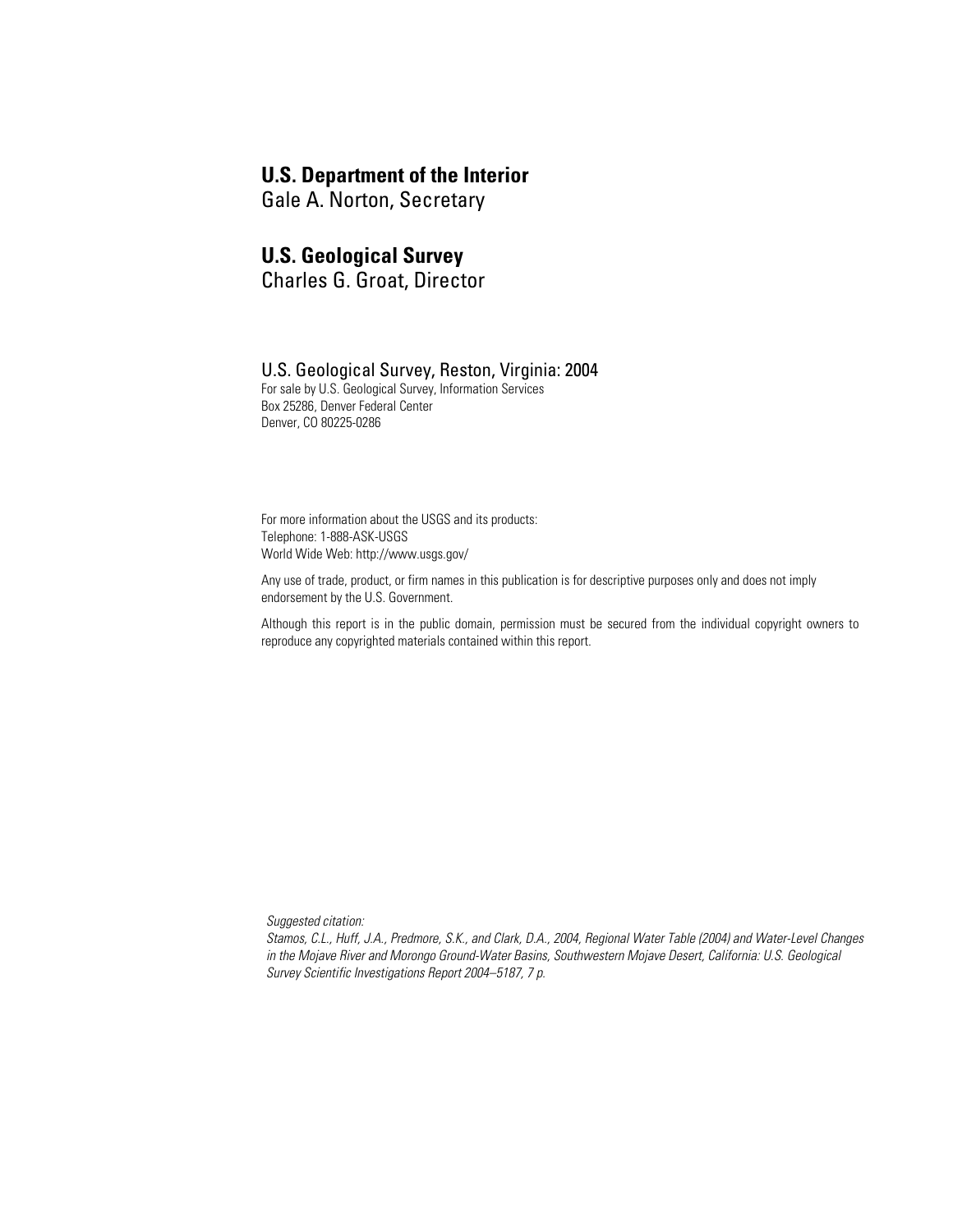# **Contents**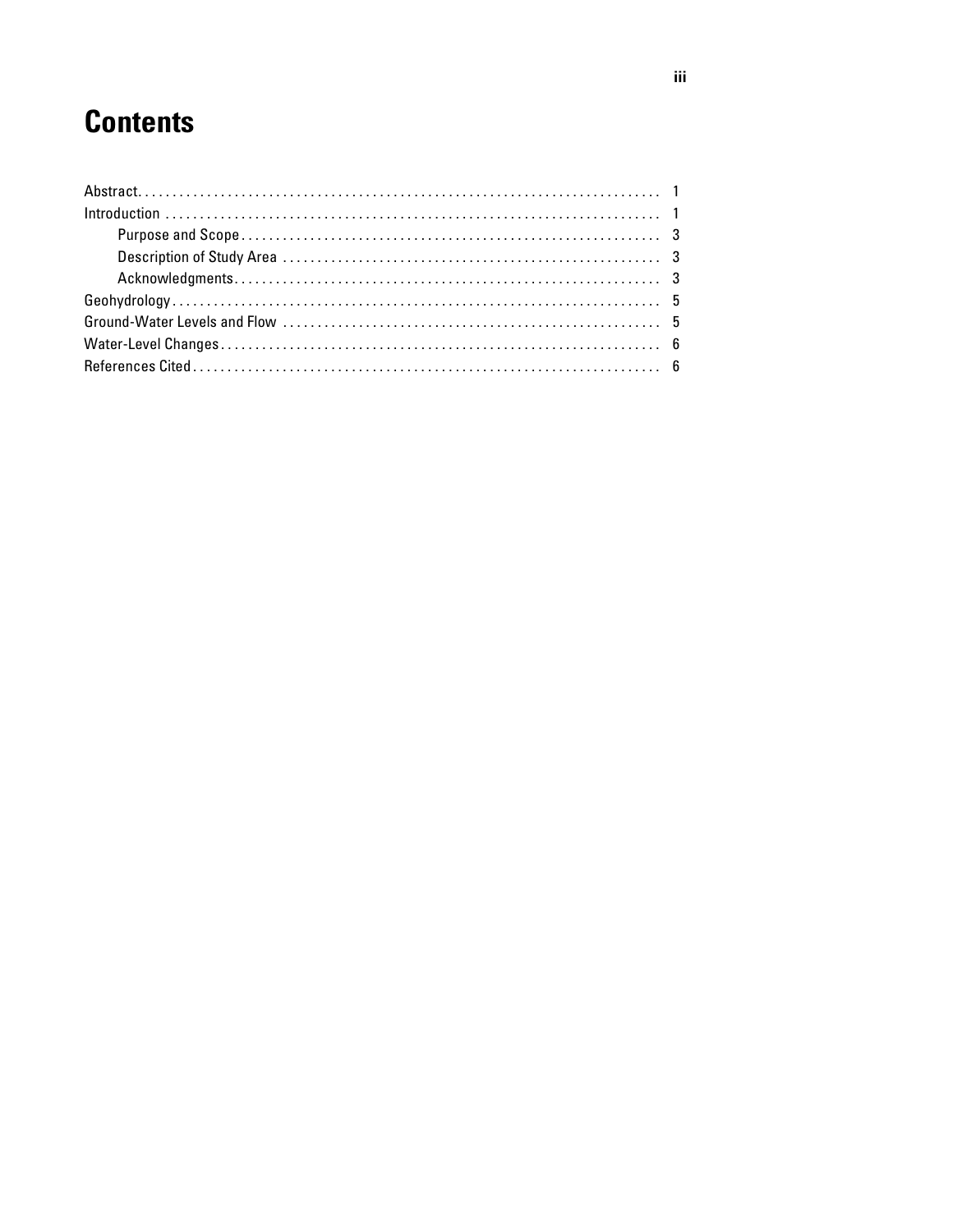## **Plate**

Plate 1. Map showing regional water table (2004) and water-level changes in the Mojave River and Morongo ground-water basins, southwestern Mojave Desert, California

## **Figures**

| Figure 1. Map showing location of the Mojave River and Morongo ground-water basins |  |
|------------------------------------------------------------------------------------|--|
| Figure 2. Map showing water-level changes between spring 2002 and spring 2004      |  |
| in the Mojave River and Morongo ground-water basins in the                         |  |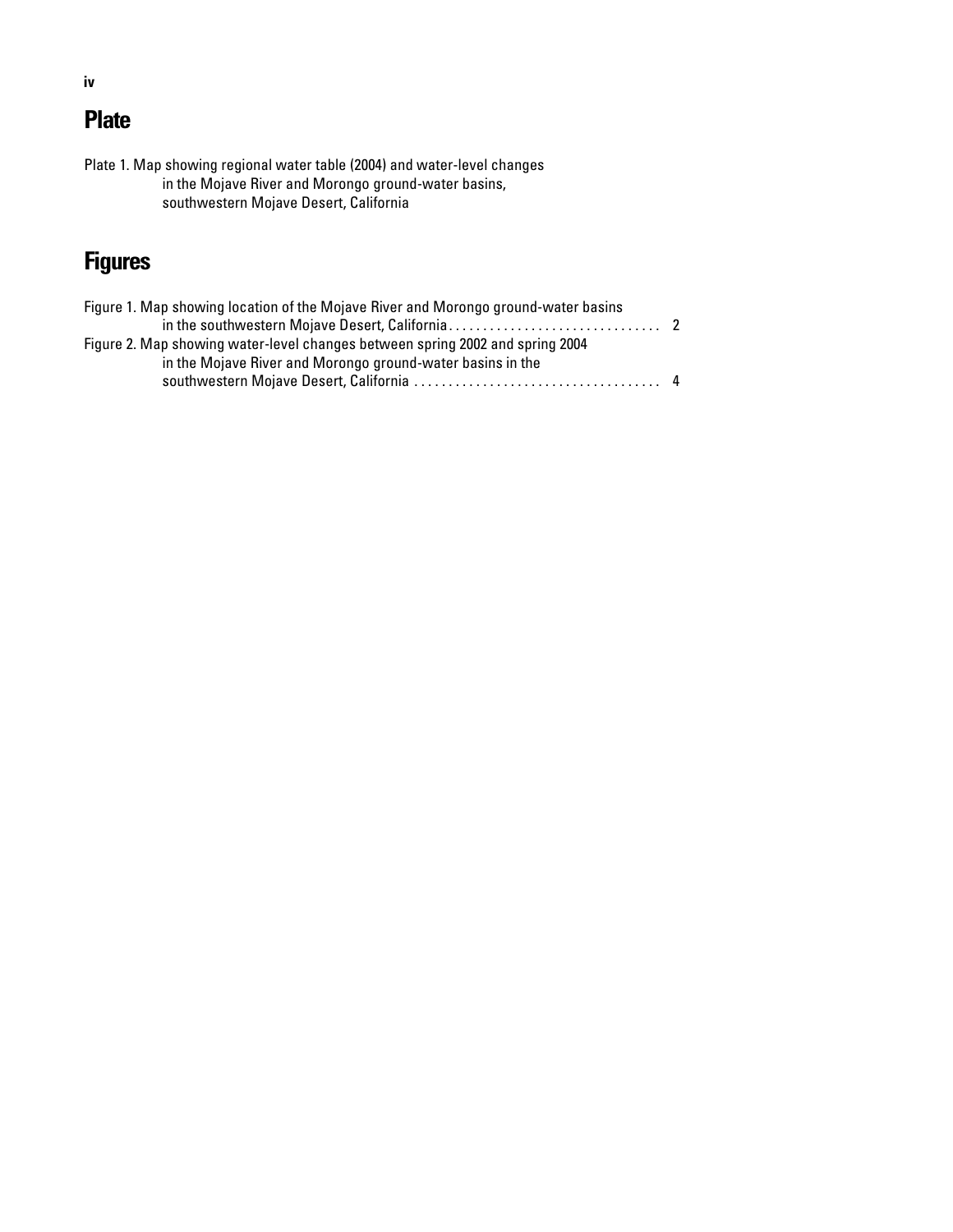## **Conversion Factors, Datum, and Abbreviations**

### CONVERSION FACTORS

| <b>Multiply</b>       | Bv     | <b>To obtain</b>    |
|-----------------------|--------|---------------------|
| $f$ eet $(ft)$        | 0.3048 | meter               |
| inch $(in.)$          | 2.54   | centimeter          |
| inch per year (in/yr) | 25.4   | millimeter per year |
| mile (mi)             | 1.609  | kilometers          |
| square miles $(mi^2)$ | 12.590 | square kilometers   |

#### DATUM

Vertical coordinate information is referenced to the North American Vertical Datum of 1988 (NAVD 88).

Horizontal coordinate information is referenced to the North American Datum of 1983 (NAD 83).

Altitude, as used in this report, refers to distance above the vertical datum.

### ABBREVIATIONS

SWP California State Water Project

### **Organizations**

| <b>MWA</b>  | Mojave Water Agency    |
|-------------|------------------------|
| <b>USGS</b> | U.S. Geological Survey |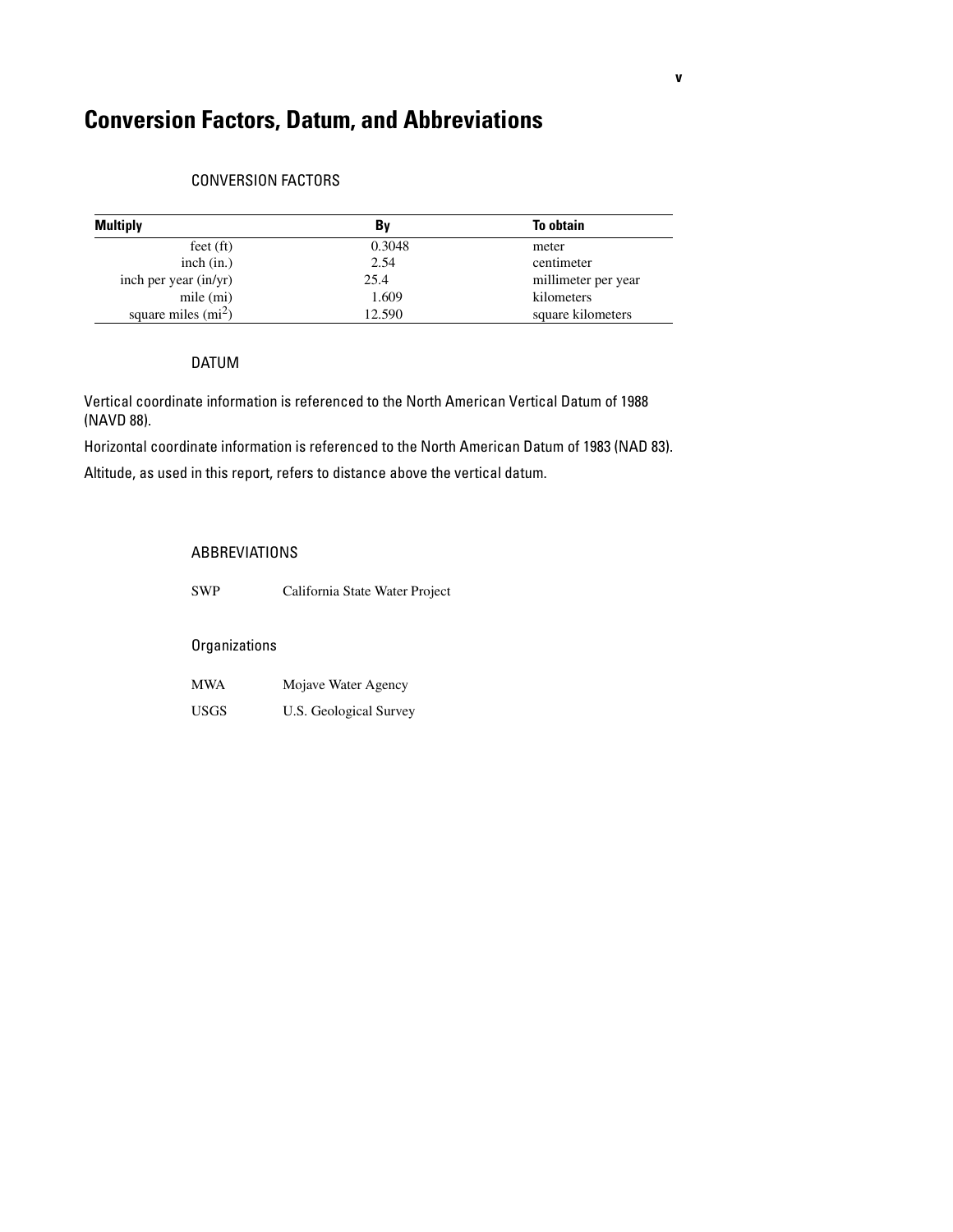## **Well-Numbering System**

Wells are identified and numbered according to their location in the rectangular system for the subdivision of public lands. Identification consists of the township number, north or south; the range number, east or west; and the section number. Each section is divided into sixteen 40-acre tracts lettered consecutively (except I and O), beginning with "A" in the northeast corner of the section and progressing in a sinusoidal manner to "R" in the southeast corner. Within the 40-acre tract, wells are sequentially numbered in the order they are inventoried. The final letter refers to the base line and meridian. In California, there are three base lines and meridians; Humboldt (H), Mount Diablo (M), and San Bernardino (S). All wells in the study area are referenced to the San Bernardino base line and meridian (S). Well numbers consist of 15 characters and follow the format 004N003W01M001S. In this report, well numbers are abbreviated and written 4N/3W-1M1. Wells in the same township and range are referred to only by their section designation, 1M1. The following diagram shows how the number for well 4N/3W-1M1 is derived.

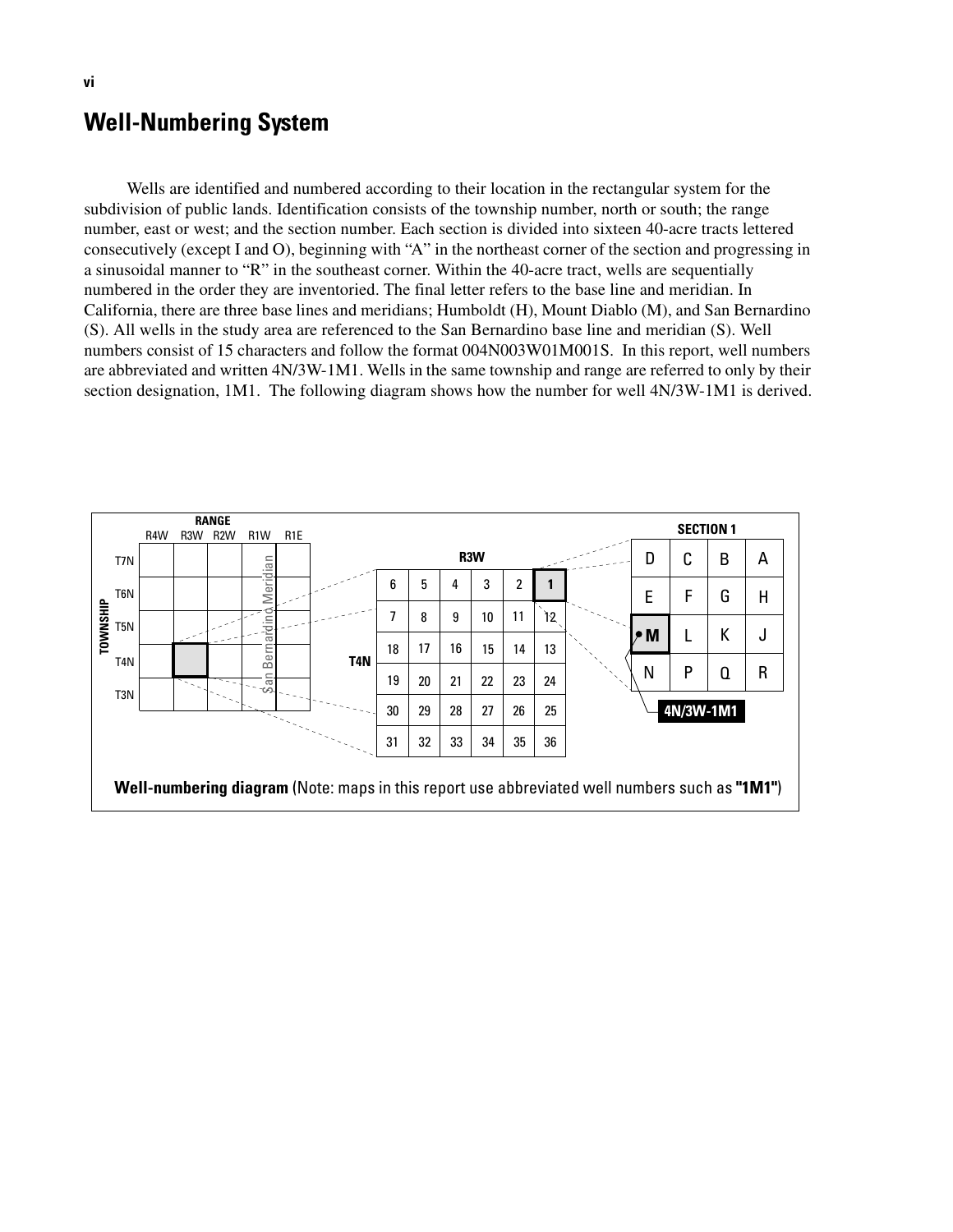# **Regional Water Table (2004) and Water-Level Changes in the Mojave River and the Morongo Ground-Water Basins, Southwestern Mojave Desert, California**

By Christina L. Stamos, Julia A. Huff, Steven K. Predmore, and Dennis A. Clark

## **Abstract**

The Mojave River and Morongo ground-water basins are in the southwestern part of the Mojave Desert in southern California. Ground water from these basins supplies a major part of the water requirements for the region. The continuous population growth in this area has resulted in ever-increasing demands on local ground-water resources. The collection and interpretation of ground-water data helps local water districts, military bases, and private citizens gain a better understanding of the ground-water flow systems, and consequently, water availability.

During March and April 2004, the U.S. Geological Survey and other agencies made almost 900 water-level measurements in about 740 wells in the Mojave River and Morongo groundwater basins. These data document recent conditions and, when compared with historical data, changes in ground-water levels. A water-level contour map was drawn using data from 500 wells, providing coverage for most of the basins. In addition, 26 long-term (as much as 74 years) hydrographs were constructed which show water-level conditions throughout the basins, 9 short-term (1992 to 2004) hydrographs were constructed which show the effects of recharge and discharge along the Mojave River, and a water-level-change map was compiled to compare 2002 and 2004 water levels throughout the basins.

The water-level change data from 334 wells show that more than one half (102) of the wells in the Mojave River ground-water basin had water-level declines of 0.5 ft or more, and almost one fifth (32) of the wells had declines greater than 5 ft. between 2002 and 2004. The water-level change data also show that about one tenth (17) of the wells compared in the Mojave River ground-water basin had water level increases of 0.5 ft or more. Most of the water-level increases were the result of stormflow in the Mojave River during March 2004, which resulted in recharge to wells in the floodplain aquifer mainly along the river in the Alto subarea and the Transition zone, and along the river east of Barstow. In the Morongo ground-water basin, nearly one half (55) of the wells had water-level declines of 0.5 ft or more, and about one tenth (13) of the wells had declines greater than 5 ft. The Warren subbasin, where artificial-recharge operations in Yucca Valley (pl. 1) have caused water levels to rise, had water-level increases of as much as about 97 ft since 2002.

## **Introduction**

The Mojave River and Morongo ground-water basins are in the southwestern part of the Mojave Desert in southern California, approximately 80 and 40 mi northeast, respectively, of Los Angeles  $(f_ig, 1, pl. 1)$ . Surface water in these basins is minimal and normally is limited to ephemeral flow during winter and spring storms and discharge from perennial springs in some areas of the Morongo ground-water basin. The major source of surface water is the Mojave River; however, its flow is unpredictable and not a dependable source for water supply because most of the river's 100-mile channel usually is dry. The lack of significant surface-water resources has resulted in the use of ground water as the primary source for private, agricultural, and municipal supply. Because of increasing urbanization, demands on local water supplies have created overdraft conditions in some areas of the desert basins. Periodic monitoring of ground-water levels aids in the management of the Mojave River and Morongo ground-water basins.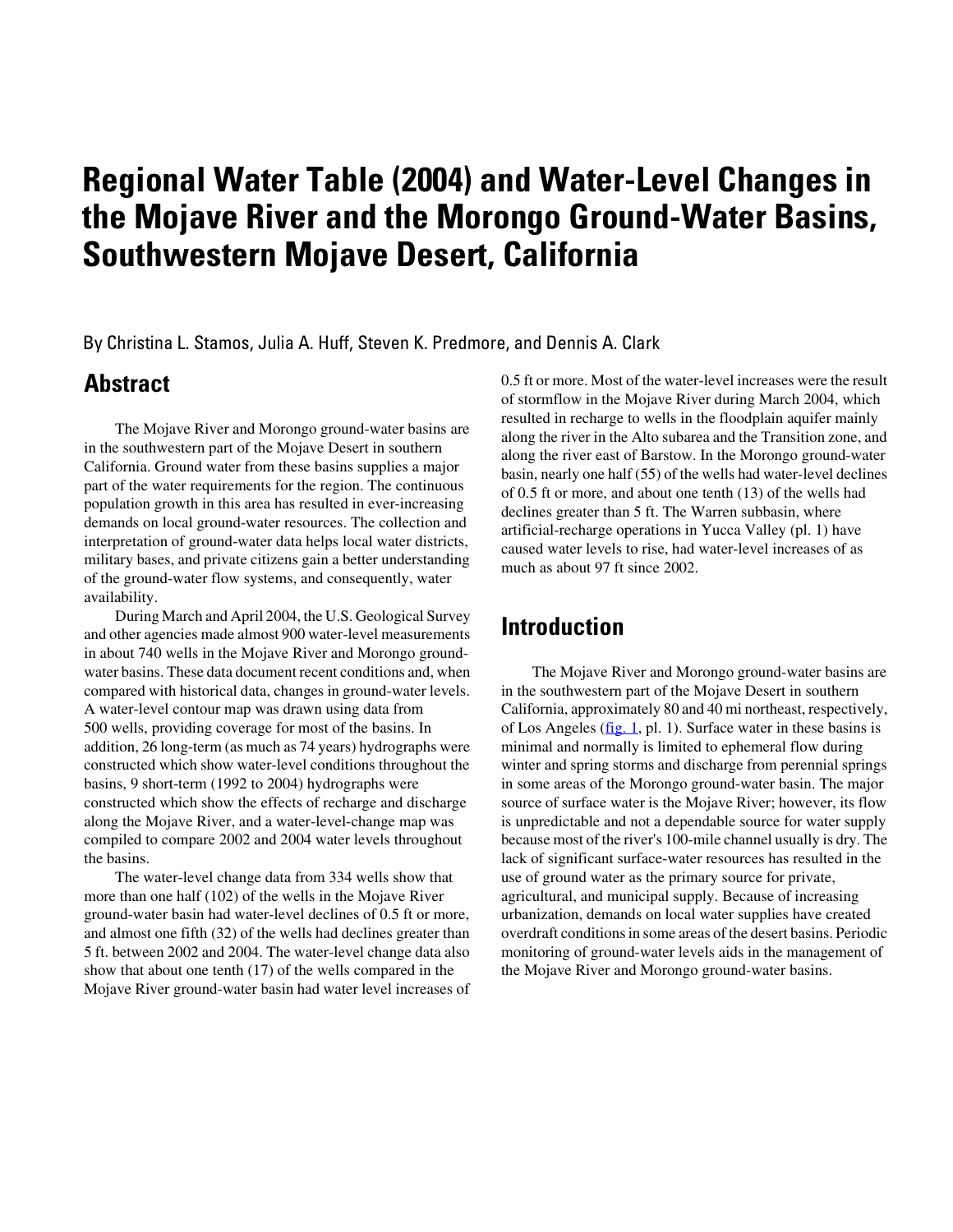

<span id="page-7-0"></span>

Figure 1. Location of the Mojave River and Morongo ground-water basins in the southwestern Mojave Desert, California.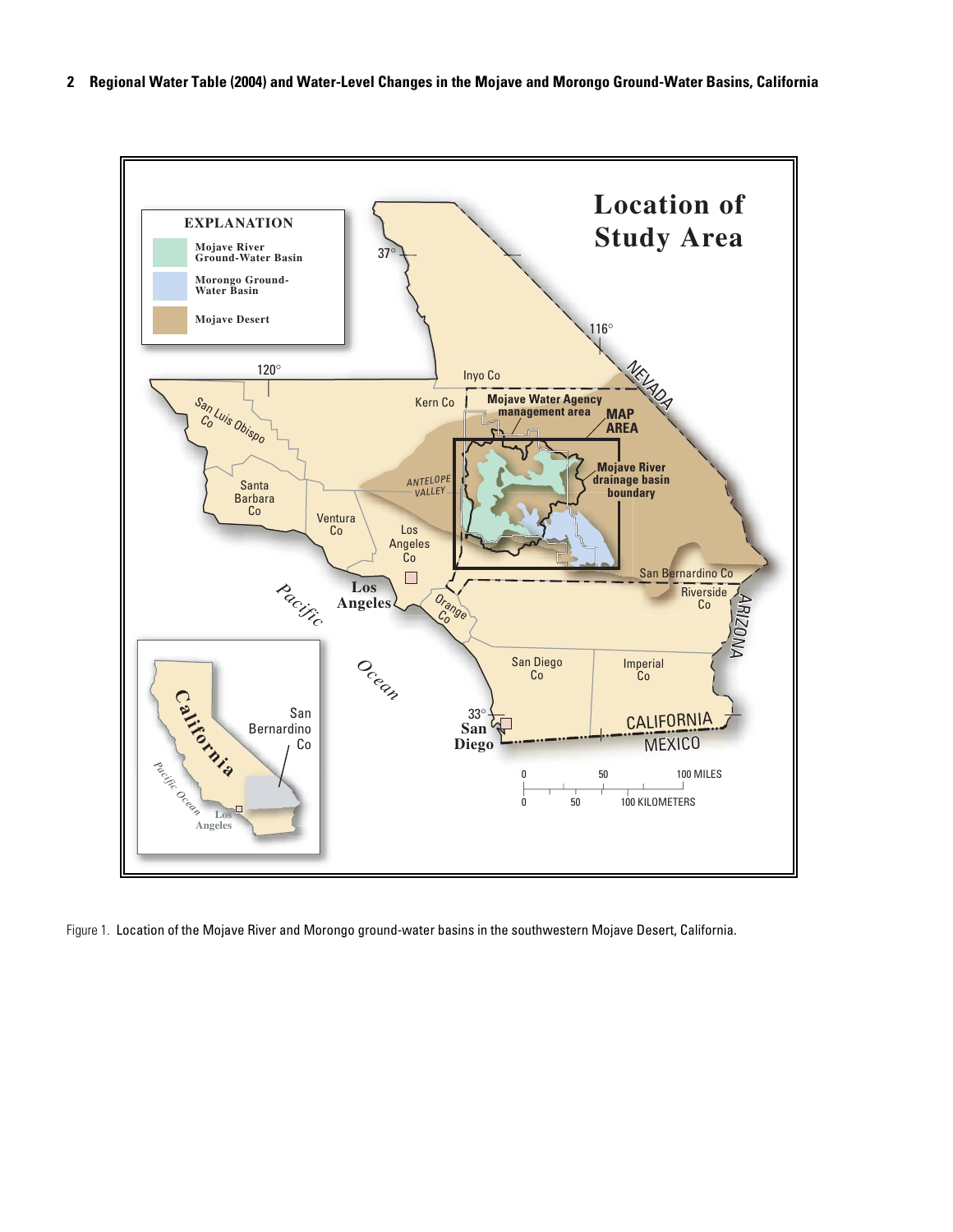### **Purpose and Scope**

The U.S. Geological Survey (USGS), in cooperation with the Mojave Water Agency (MWA), constructed a water-table map describing the ground-water conditions in the spring (March and April) of 2004 in a continuing effort to monitor ground-water conditions in the Mojave River and Morongo ground-water basins. Almost 900 water-level measurements were collected by the USGS, the MWA, and local water districts in about 740 wells during March and April 2004. Water-level data collected from 500 of the wells were used to construct the map, which shows the altitude of the water table and general direction of ground-water movement. Historical water-level data were used in conjunction with data collected from this study to construct water-level hydrographs to show both long-term (1930–2004) and short-term (1992–2004) water-level changes in the Mojave River and Morongo groundwater basins. Water-level changes between spring 2002 and spring 2004 were determined by comparing water levels measured in the same well during both periods. Data presented in this report are referenced to the North American Vertical Datum of 1988 (NAVD 88). This report is a continuation of a series of previously published USGS reports and maps (Stamos and Predmore, 1995; Trayler and Koczot, 1995; Mendez and Christensen, 1997, Smith and Pimentel, 2000; Smith, 2002; and Smith and others, 2004).

### **Description of Study Area**

The Mojave River and Morongo ground-water basins together encompass about  $2,400 \text{ mi}^2$ . The climate of these basins is typical of the Mojave Desert region of southern California. Most areas of the basin floor receive 4 to 6 in/yr of precipitation, although annual precipitation can be greater than 40 in. in the southern and eastern San Bernardino and the San Gabriel Mountains (Lines, 1996). Recharge to the groundwater system from direct infiltration of precipitation is minimal.

The Mojave River ground-water basin  $(f_ig, 1)$  is approximately 1,400 mi2 and extends from the San Bernardino and the San Gabriel Mountains in the south to north of Harper and Coyote Lakes (dry) (pl. 1). The ground-water basin is bordered on the west by Antelope Valley and shares its southeastern boundary with the Morongo ground-water basin. For water-management purposes, the Mojave River groundwater basin was divided into five subareas, partially based on the Mojave River drainage basin boundary: Alto (including the Transition zone), Baja, Centro, Este, and Oeste ([fig. 2\)](#page-9-0).

The primary source of ground-water recharge in the Mojave River ground-water basin is intermittent streamflow in the Mojave River, which usually occurs during January through March, and from sporadic releases of imported water from the California State Water Project (SWP) at the Rock Springs, Hodge, and Lenwood recharge sites (pl. 1). Since July 1994, the basin has received SWP water at the Rock Springs Outlet (near well 4N/3W-31L9) southeast of Hesperia (Mojave Water Agency, 1996); the basin has also received SWP water at the Lenwood recharge site (near well 9N/3W-1R7) and at the Hodge recharge site (near well 9N/3W-23D2) (pl. 1) since 1999 (Stamos and others, 2001).

The Morongo ground-water basin is about  $1,000$  mi<sup>2</sup> and is surrounded by the Ord and Granite Mountains to the north, the Bullion Mountains to the east, the San Bernardino Mountains to the southwest, and (not shown on pl. 1) the Pinto and Little San Bernardino Mountains to the south. The Morongo ground-water basin is separated into 17 subbasins: Copper Mountain, Deadman, Emerson, Fry, Giant Rock, Johnson, Joshua Tree, Lucerne, Mainside, Means, Mesquite, Pipes, Reche, Surprise Spring, Twentynine Palms, Upper Johnson, and Warren [\(fig. 2](#page-9-0)). The Morongo ground-water basin is recharged by infiltration from flow in ephemeral stream channels and, since 1995, from SWP water recharged to ponds at the Hi-Desert recharge site (near well 1N/5E-36M5) in the Warren subbasin.

### **Acknowledgments**

This report could not have been completed without the assistance provided by the city of Adelanto, the Apple Valley Ranchos Water Company, the Baldy Mesa Water District, the County of San Bernardino, the Hesperia Water District, the Bighorn-Desert View Water Agency, the Hi-Desert Water District, the Joshua Basin Water District, the Lockheed Martin Corporation, the Sheep Creek Water Company, the Southern California Water Company, the Twentynine Palms Water District, and the Victor Valley Water District. Appreciation is also expressed to the private well owners who provided access to their wells, to staff members from the MWA for collecting and providing data, and to the many USGS personnel that contributed to this project.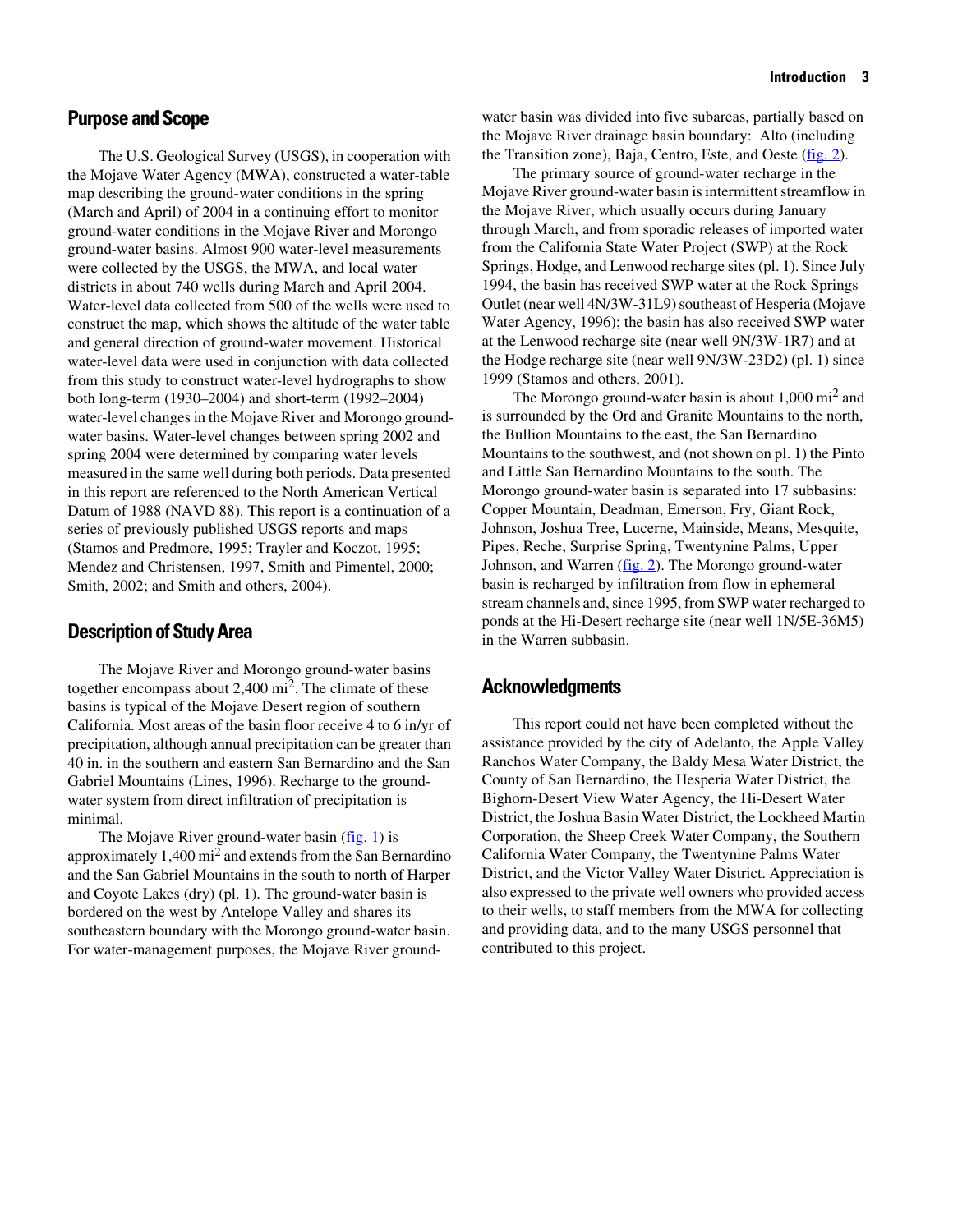<span id="page-9-0"></span>

**4 Regional Water Table (2004) and Water-Level Changes in the Mojave and Morongo Ground-Water Basins, California**

Figure 2. Water-level changes between spring 2002 and spring 2004 in the Mojave River and Morongo ground-water basins in the southwestern Mojave Desert, California.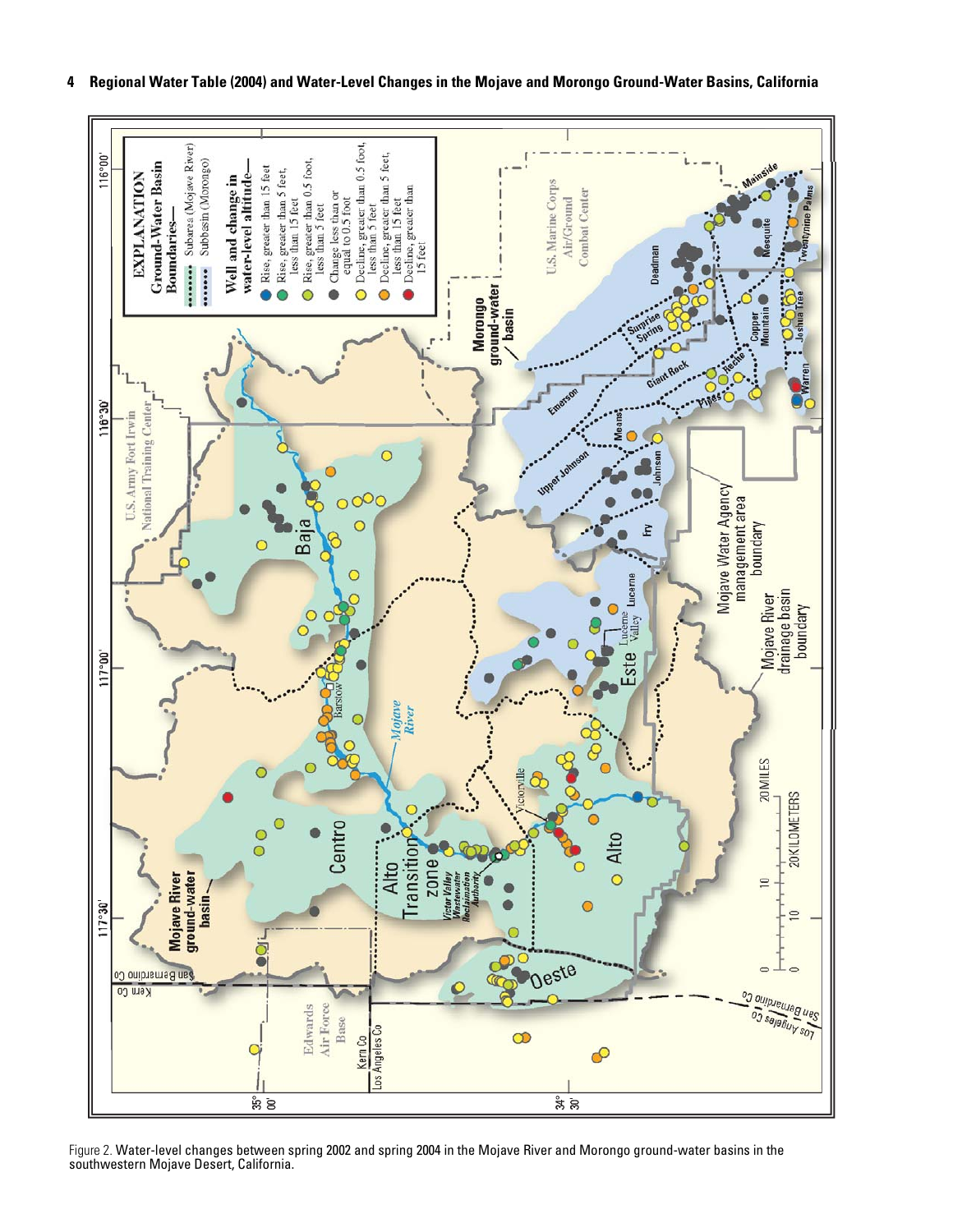## **Geohydrology**

The boundaries of the Mojave River and the Morongo ground-water basins generally are defined by the contact between the water-bearing unconsolidated deposits and the surrounding and underlying non-water-bearing consolidated igneous and metamorphic rocks. The ground-water system in the Mojave River Basin consists of two unconfined aquifers, which are part of the Basin and Range aquifers in southern California (Planert and Williams, 1995). The most productive aquifer is the floodplain aquifer, which is composed of permeable young river deposits of Holocene age and older river deposits of Pleistocene age. This aquifer is as much as 200 ft thick and yields most of the ground water pumped from the Mojave River Basin (Stamos and others, 2001). The most widespread aquifer in the area is the regional aquifer; it is composed of unconsolidated older alluvium and fan deposits of Pleistocene to Tertiary age. In some places, the regional aquifer also consists of partly consolidated to consolidated sedimentary deposits of Tertiary age. The regional aquifer is as much as 1,000 ft thick. Other geologic units, such as bedrock and lake deposits, commonly contain ground water, but they are not considered reliable sources of ground water in the study area.

The Mojave River and Morongo ground-water basins are separated by the Helendale Fault, which acts as a barrier to ground-water flow near Lucerne Valley (pl. 1). The regional aquifer in the Morongo ground-water basin consists of continental deposits of Quaternary and Tertiary age that extend to as much as 10,000 ft deep (Moyle, 1984). For a more comprehensive description of the geohydrology of the groundwater basins, the reader is referred to Stamos and others (2001), Smith and Pimentel (2000), and Mendez and Christensen (1997).

Perched ground water has been identified in three areas of the Mojave River and Morongo ground-water basins. Perched ground water is unconfined ground water separated from an underlying body of ground water by an unsaturated zone (Lohman, 1972). The approximate areas of perched ground water are near El Mirage Lake (dry), Lucerne Valley (Jill Densmore, U.S. Geological Survey, written commun., 1999) and Mesquite Lake (dry) (Mendez and Christensen, 1997) (pl. 1).

## **Ground-Water Levels and Flow**

In March and April 2004, water-level measurements were attempted in about 740 wells in the Mojave River and Morongo ground-water basins to measure the altitude of the water table and to determine the direction of ground-water flow (pl. 1). It was not possible to obtain accurate water-level measurements in wells that were being pumped, had nearby pumping, or had obstructions; therefore, static water-level data were collected from 500 wells. The water-level data from these wells were used to construct the map, which shows the altitude of the water table and general direction of ground-water movement. To download a file containing the USGS site and California State well numbers for the wells used to construct the maps in this report, go to http://pubs.water.usgs.gov/sir2004-5187/. This file can be used to retrieve water-level and water-quality data from the USGS National database by going to [http://waterdata.usgs.gov/ca/nwis.](http://waterdata.usgs.gov/ca/nwis/)

The water table is the surface on which the fluid pressure in the pores of a porous medium is exactly atmospheric (Freeze and Cherry, 1979). The water table is defined by the levels at which water stands in wells that just penetrate the top of the water body (Lohman, 1972). The water-level measurements used for plate 1 are from wells with various perforated intervals in the saturated zone (ground-water body). Although these wells may have different perforated zones, the measured water levels from the zones are within about 10 ft and, therefore, reasonably represent the water-table altitude. In addition, the measured water levels can be used to infer the general direction of ground-water flow.

Ground water flows from areas of higher hydraulic head to areas of lower hydraulic head (downgradient), and perpendicular to the water-level contours (pl. 1). Water-level contours from the 2002 water-level map (Smith and others, 2004) were used as a guide to interpret the 2004 water-level contours in areas where 2004 water-level data were not available. In some areas of the map, water-levels were affected by recent pumping, or nearby wells that were pumping, which resulted in steep water-level gradients and water-level contours that bend abruptly around wells.

As part of a ground-water observation network, the USGS, in cooperation with local water agencies, water districts, the military, and private landowners, has constructed many multiple-well monitoring sites. These sites consist of a cluster of two or more observation wells completed at different depths within a single borehole, each typically screened across a 20-foot interval. Data from the shallowest well of a multiplewell site were used for the regional water-table map. In areas of a perched water table, both the perched and regional water levels are shown on the water-level map (pl. 1). The 2004 water levels were measured using a steel tape or a calibrated electric tape; when neither of these methods was possible, an airline was used. Water-level data collected by other agencies for this report were validated and deemed to adhere to USGS guidelines (noted as "reported" in the USGS National database). The water-level altitude was determined by subtracting the water-level measurement (depth to water, in feet below land surface) from the established land-surface referenced to the North American Vertical Datum 1988 (NAVD 88).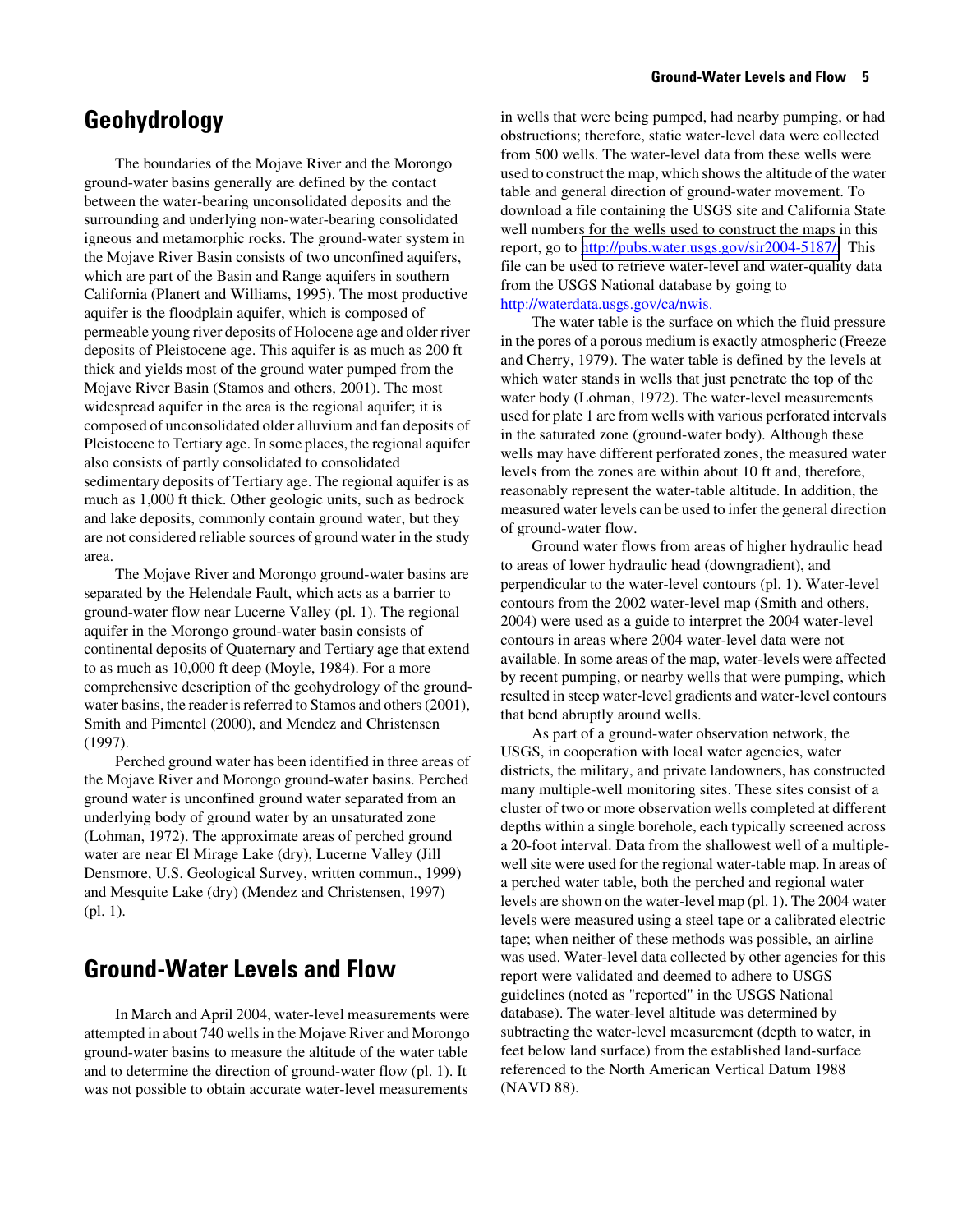#### **6 Regional Water Table (2004) and Water-Level Changes in the Mojave and Morongo Ground-Water Basins, California**

## **Water-Level Changes**

Historical water-level data were used in conjunction with data collected during this study to determine both long-term (1930–2004) and short-term (1992–2004) water-level changes in the Mojave River and Morongo ground-water basins. Longterm water-level changes are depicted by 26 water-level hydrographs (pl. 1). Some hydrographs combine data from more than one well to show water-level changes over a greater period of time for a particular area. The long-term hydrographs for the Mojave River ground-water basin show that water levels have declined between 50 and 75 ft in the Alto subarea (pl. 1,  $\underline{fig. 2}$ ) since the mid-1940s (well 5N/5W-22E1, -22E2, -22E6), about 75 ft in the Harper Lake region of the Centro subarea since the 1960s (well 11N/4W-29R1), and more than 100 ft in the Baja subarea since the early 1950s (well 9N/1E-10L1, -4K3). The long-term hydrographs for the Morongo ground-water basin show little or no change in most of the subbasins, but there have been significant water-level declines in five of the subbasins due to pumping. Water levels have declined about 40 ft in the Joshua Tree subbasin since the early 1960s (well 1N/7E-32C1), about 50 ft in the Reche subbasin since the early 1960s (well 2N/6E-18B1), about 100 ft in the Lucerne subbasin since the mid 1950s (well 5N/1W-25G1), about 150 ft in the Surprise Spring subbasin since the early 1950s (well 2N/7E-2C1), and more than 300 ft in the Warren subbasin between the mid 1940s and 1995 (well  $1N/5W-36K1$ ,  $-36K2$ ) (pl. 1,  $f$ ig. 2). The rapid decline in some wells in the Warren subbasin has been reversed since 1995 because of artificial recharge to ponds at the Hi-Desert recharge sites (pl. 1).

Nine short-term hydrographs were constructed from data collected between 1992 and 2004 in the Mojave River groundwater basin (pl. 1) to record the effects of seasonal recharge and discharge along the river and the effects of evapotranspiration of riparian vegetation, which is minimal during winter. These short-term hydrographs show that, since 1992, there has been some recharge to the floodplain aquifer from stormflows in the Mojave River in the Alto and Centro subareas, but that there has been minimal recharge from stormflows in the Baja subarea. In the Transition zone, the ground-water levels in the vicinity of well 7N/5W-23R3 (pl. 1) remained stable owing to recharge from treated wastewater that is discharged about 4 mi upstream by the Victor Valley Wastewater Reclamation Authority ([fig. 2](#page-9-0)).

A water-level change map  $(f_ig. 2)$  was prepared by comparing water levels from the same wells during spring 2002 and spring 2004; 334 wells had water-level data for both years in the study area. About one third (119) of the water levels in 2004 were within 0.5 ft of the water levels in 2002. One half (167) of the wells had water-level declines of 0.5 ft or more and about one tenth (48) of the wells had declines greater than 5 ft. Of the 179 wells compared within the Mojave River ground-water basin, more than one half (102) of the wells had water-level declines of 0.5 ft or more and almost one fifth (32)

of the wells had declines greater than 5 ft. The water-level change data also show that about one tenth (17) of the wells compared in the Mojave River ground-water basin had water level increases of 0.5 ft or more. Most of these increases were the result of stormflow in the Mojave River during March 2004 which resulted in recharge to wells in the floodplain aquifer mainly along the river in the Alto subarea and the Transition zone and along the river east of Barstow  $(f_ig. 2)$ . Some increases also occurred near Harper Lake (dry) (pl. 1) where there has been a significant reduction in pumpage during the last decade (Stamos and others, 2001), resulting in steadily increasing water levels since the early 1990s.

Of the 138 wells compared within the Morongo groundwater basin, nearly one half (55) of the wells had water-level declines of 0.5 ft or more, and about one tenth (13) of the wells had declines greater than 5 ft. The water-level change data also show that about one tenth (13) of the wells compared had water level increases of 0.5 ft or more. These increases occurred mainly in the Warren subbasin, where artificial-recharge operations in Yucca Valley have caused water levels to rise as much as 97 ft since 2002. (pl. 1).

## **References Cited**

- Bortugno, E.J., 1986, Map showing recency of faulting, San Bernardino Quadrangle, California Division of Mines and Geology Regional Geologic Map Series, San Bernardino Quadrangle-map no. 3A, scale 1:250,000.
- Cox, B.F., and Wilshire, H.G., 1993, Geologic map of the area around the Nebo Annex, Marine Corps Logistics Base, Barstow, California: U.S. Geological Survey Open-File Report 93-568, 36 p., 1 map sheet, scale 1:12,000.
- Freeze, A.R., and Cherry, J.A., 1979, Groundwater: Englewood Cliffs, New Jersey, Prentice-Hall, 604 p.
- Lines, G.C., 1996, Ground-water and surface-water relations along the Mojave River, Southern California: U.S. Geological Survey Water-Resources Investigations Report 95-4189, 43 p.
- Lohman, S.W., 1972, Definitions of selected ground-water terms—Revisions and conceptual refinements: U.S. Geological Survey Water-Supply Paper 1988, 21 p.
- Londquist, C.J., and Martin, Peter, 1991, Geohydrology and ground-water-flow simulation of the Surprise Spring Basin aquifer system, San Bernardino County, California, U.S. Geological Survey Water-Resources Investigations Report 89-4099, 41 p.
- Mendez, G.O., and Christensen, A.H., 1997, Regional water table (1996) and water-level changes in the Mojave River, Morongo, and Fort Irwin ground-water basins, San Bernardino County, California: U.S. Geological Survey Water-Resources Investigations Report 97-4160, 34 p., map in pocket.